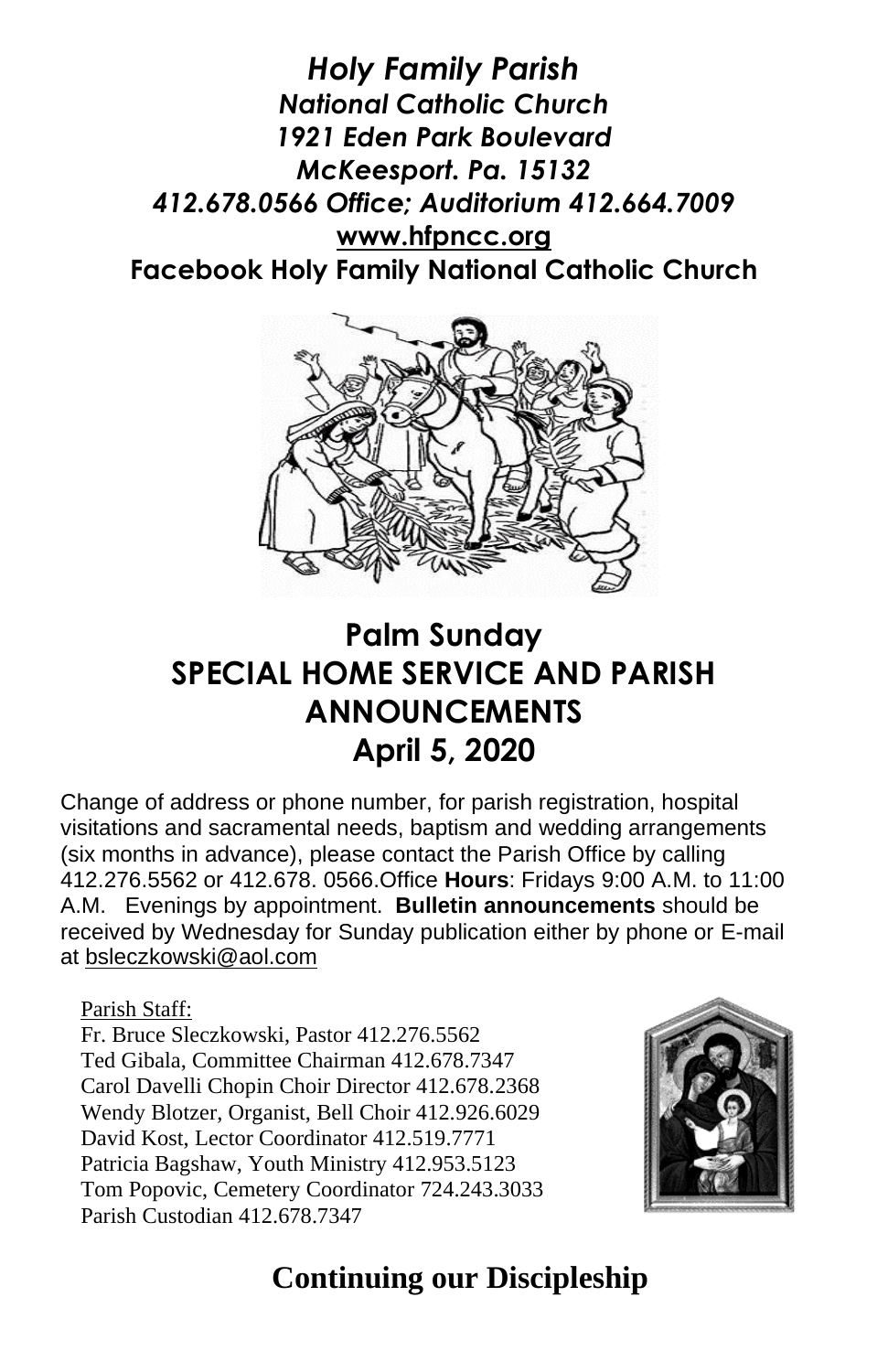## **PALM SUNDAY MASS LITURGY**

When Jesus and his disciples came near Jerusalem, he went to Bethphage on the Mount of Olives and sent two of them on ahead. He told them, "Go into the next village, where you will at once find a donkey and her colt. Untie the two donkeys and bring them to me. If anyone asks why you are doing that, just say, 'The Lord needs them.' Right away he will let you have the donkeys." So, God's promise came true, just as the prophet had said, announce to the people of Jerusalem: 'Your king is coming to you! He is humble and rides on a donkey He comes on the colt of a donkey.'" The disciples left and did what Jesus had told them to do. They brought the donkey and its colt and put their cloaks on them. Then Jesus got on. Many people spread clothes in the road, while others put down branches which they had cut from trees. Some people walked ahead of Jesus and others followed behind. They were all shouting, "Hosanna for the Son of David! Blessed is He who comes in the name of the Lord. Hosanna in the highest!" When Jesus came to Jerusalem, everyone in the city was excited and asked, "Who can this be?" The crowd answered, "This is Jesus, the prophet from Nazareth in Galilee." Matthew 21: 1-11

O God, from the depth of my heart I am sorry for sinning against You. Through my sins I have turned away from You, displeased You and offended You. I promise to confess my sins, to do penance and with Your grace to amend my life by following You closely and keeping Your commandments.

### **ENTRANCE HYMN** Daniel 12: 2-3

- C: Open wide the door gates. Lift high the ancient portals. The King of glory enters, who is the King of glory? He is God, the mighty Lord.
- R: Hosanna in the highest. Blessed are You Who are have come to us so rich in love and mercy. Hosanna in the highest.
- C: Lord, for us Your wounds were suffered.
- R: O Christ Jesus, have mercy on us. without end. Amen.

### **KYRIE**

Lord, have mercy. Christ have mercy. Lord, have mercy.

## **PENITENTIAL RITE ACT OF CONTRITION**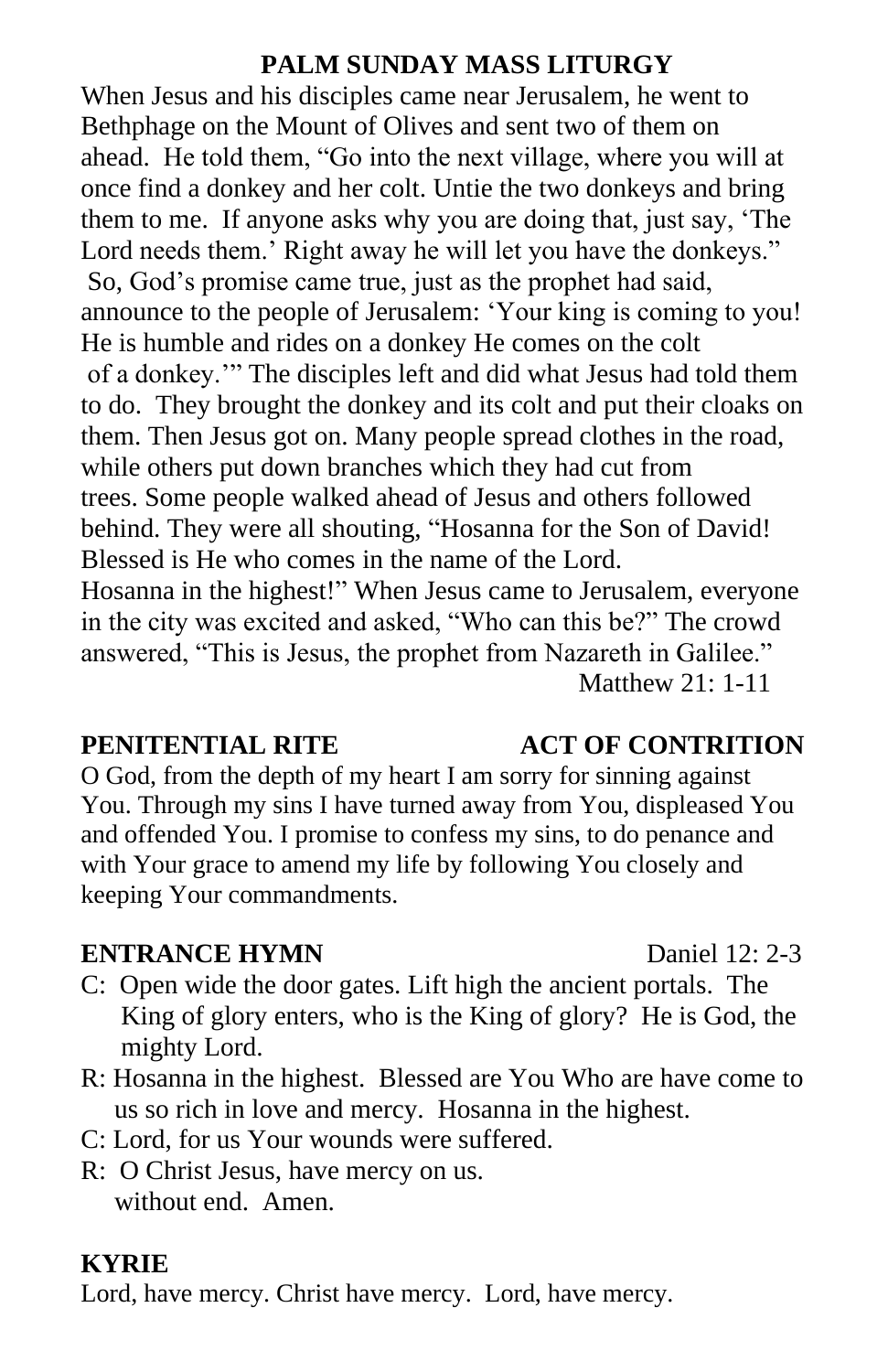## **OPENING PRAYER**

Let us pray. *[pause briefly]* Almighty God, Father of our Lord Jesus Christ, you have given Your Son as the Savior of the human race and a model of humility. He fulfilled Your will by becoming man and giving His life on the cross. Guide our minds by His truth and strengthen our lives by the example of His death that we may live in union with You in the New Jerusalem. We ask this through the same Jesus Christ, Your Son, who lives and reigns with You and the Holy Spirit, one God, for ever and ever.

## **LITURGY OF THE WORD**

## **First Reading** Isaiah 50: 4-7

The Lord GOD has given me a well-trained tongue, that I might know how to speak to the weary a word that will rouse them. Morning after morning he opens my ear that I may hear; and I have not rebelled, have not turned back. I gave my back to those who beat me, my cheeks to those who plucked my beard; my face I did not shield from buffets and spitting. The Lord GOD is my help; therefore, I am not disgraced; I have set my face like flint, knowing that I shall not be put to shame.

## **Responsorial Psalm** Psalm 22

R: My God, my God, why have you abandoned me?

All who see me scoff at me; they mock me with parted lips, they wag their heads: "He relied on the LORD; let him deliver him, let him rescue him, if he loves him." R:

Indeed, many dogs surround me, a pack of evildoers closes in upon me; They have pierced my hands and my feet; I can count all my bones. R:

They divide my garments among them, and for my vesture they cast lots. But you, O LORD, be not far from me; O my help, hasten to aid me. R:

I will proclaim your name to my brethren; in the midst of the assembly I will praise you: "You who fear the LORD, praise him; all you descendants of Jacob, give glory to him; revere him, all you descendants of Israel!" R: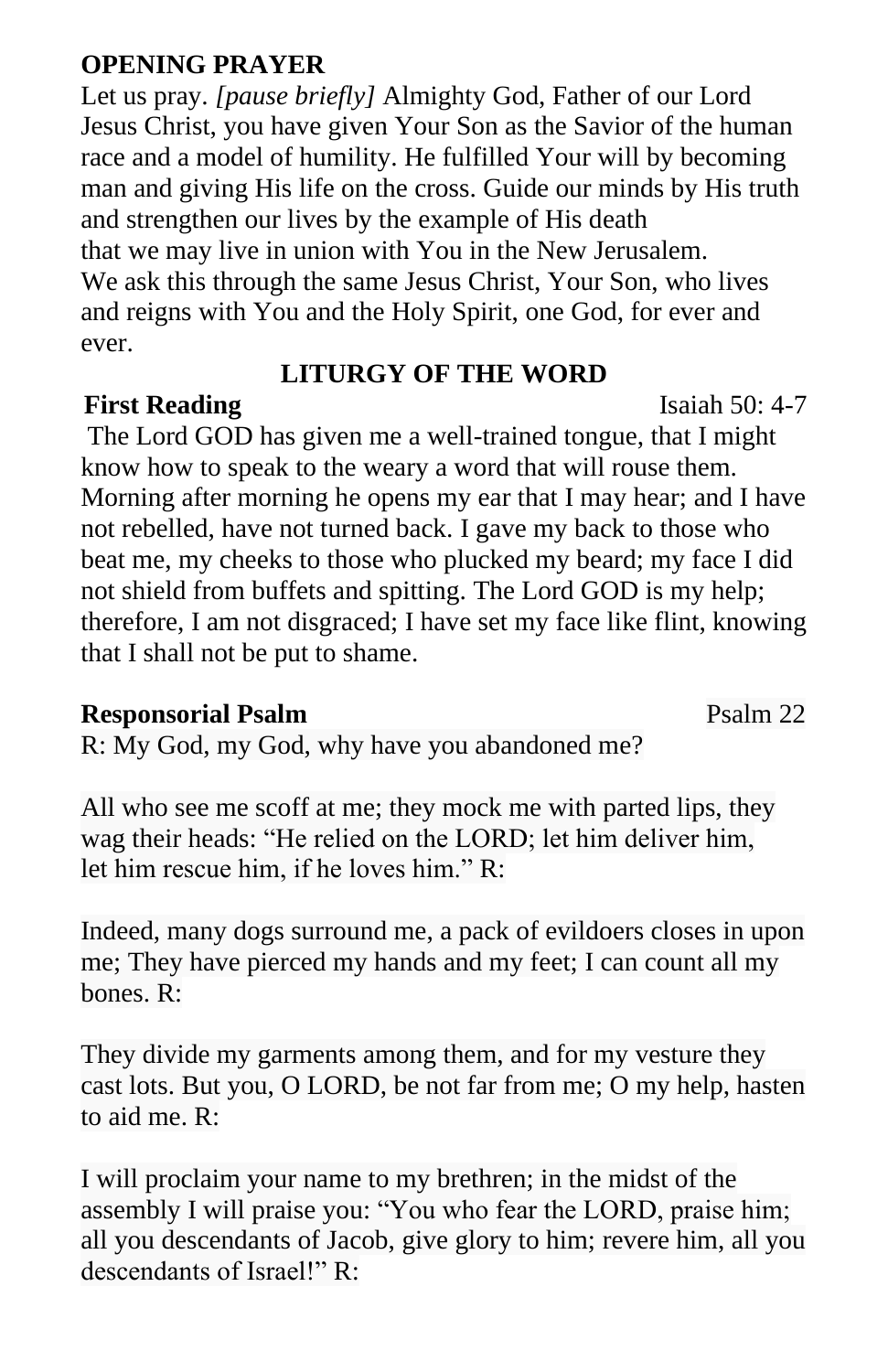Brothers and Sisters:

Christ Jesus, though he was in the form of God, did not regard equality with God something to be grasped. Rather, he emptied himself, taking the form of a slave, coming in human likeness; and found human in appearance, he humbled himself, becoming obedient to the point of death, even death on a cross. Because of this, God greatly exalted him and bestowed on him the name which is above every name, that at the name of Jesus every knee should bend, of those in heaven and on earth and under the earth, and every tongue confess that Jesus Christ is Lord, to the glory of God the Father.

### **Lenten Acclamations.** Philippians 2: 8-9

Glory and praise to You, Lord Jesus Christ.

Christ became obedient to the point of death, even death on a cross. Because of this, God greatly exalted him and bestowed on him the name which is above every name. Glory and praise to You, Lord Jesus Christ.

# **Gospel Matthew 26: 14-27: 66**

## *The Passion of the Lord*

It is recommended that you take your bible and read the Gospel passage. It is not printed here because of the length of the passion.

## **PALM SUNDAY REFLECTIONS**

In today's liturgy we face quite a contrast of experiences and emotions. We begin our celebration listening to the story of Jesus being welcomed into Jerusalem with great joy and exultation! "Hosanna!" they cried out. "Hosanna in the Highest!" Jesus was treated as He should have been treated. People were excited to see Him and there was much excitement. But this excitement quickly turned to shock and horror as we enter more deeply into today's readings. The Gospel culminates with Jesus hanging on the Cross crying out "Eloi, Eloi, lema sabachthani?" "My God, my God, why have you forsaken me?" And with that, "Jesus gave a loud cry and breathed his last." At this moment we must kneel in silence as we meditate the reality of Christ's death.

How things can change in one short week. What happened to all the people who were shouting and praising Him as He entered into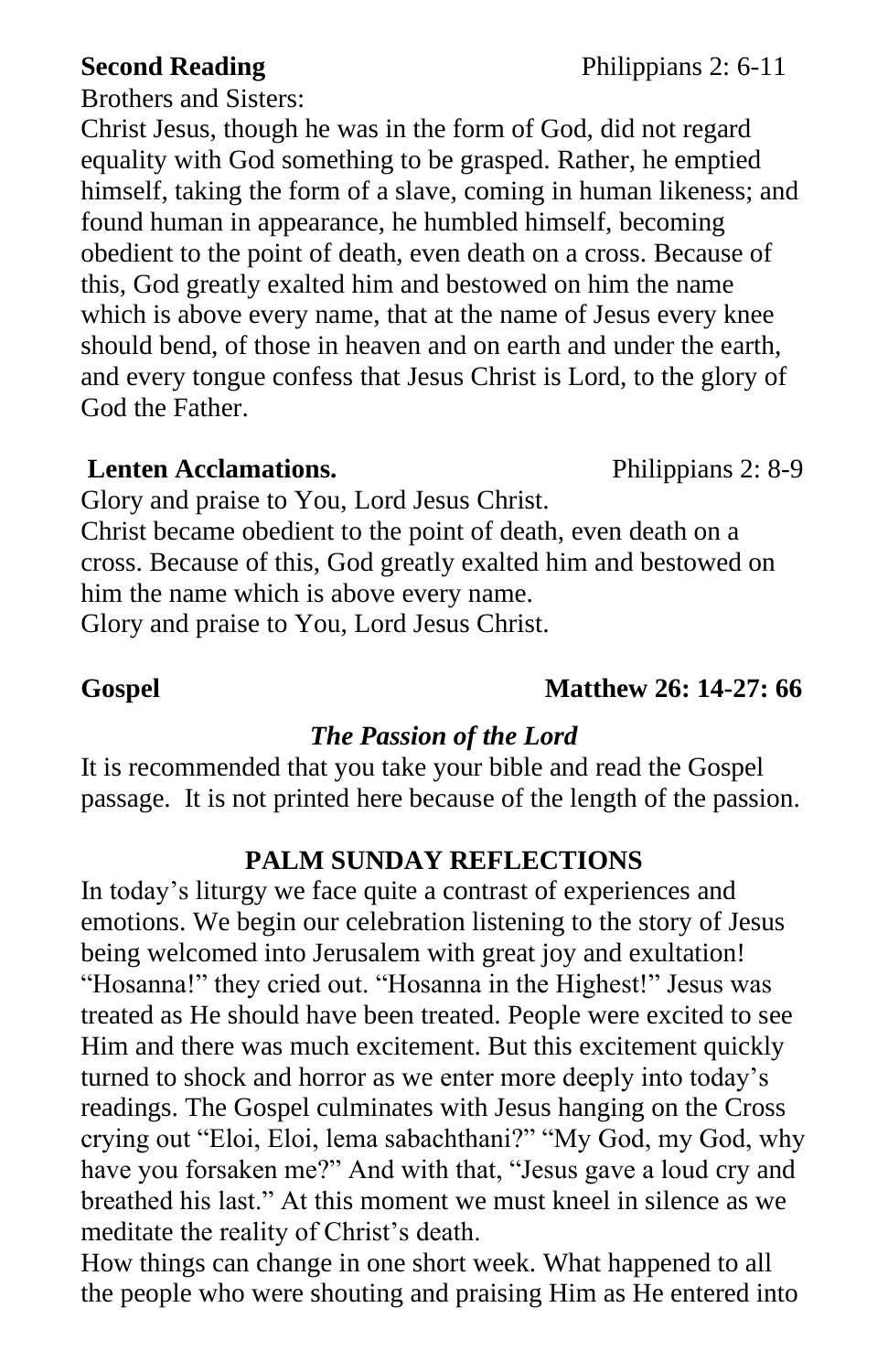Jerusalem? How could they allow Him to enter into this Crucifixion and death?

The deepest answer to this question is one that we may not expect. The answer is that the Father willed it. The Father willed, by His permissive will, that so many would turn on Him, abandon Him and allow Him to be crucified. This is so very important to understand. At any time during that first Holy Week, Jesus could have exercised His divine power and refused to embrace His Cross. But He didn't. Instead, He willingly walked through this week anticipating and embracing the suffering and rejection He received. And He didn't do so begrudgingly or even with regret. He embraced this week willingly, choosing it as His own will. Why would He do such a thing? Why would He choose suffering and death? Because in the Father's perfect wisdom, this suffering and death was for a greater purpose. God chose to confound the wisdom of the world by using His own suffering and crucifixion as the perfect means of our holiness. In this act, He transformed the greatest evil into the greatest good.

Now, as a result of our faith in this act, here at Holy Family the crucifix hangs centrally in sanctuary parish and even in our homes as a constant reminder that not even the greatest of evils can overcome the power, wisdom and love of God. God is more powerful than death itself and God has the final victory even when all seems lost. Let this week give you divine hope. So often we can be tempted toward discouragement and, even worse, we can be tempted toward despair. Especially in this time of the pandemic. But all is not lost for us either. Nothing can ultimately steal away our joy unless we let it. No hardship, no burden and no illness can conquer us if we remain steadfast in Christ Jesus letting Him transform all we endure in life by His glorious embrace of His own Cross.

Reflect, today, upon the contrast of emotions from Palm Sunday through Good Friday. Ponder the fear, confusion and despair that many would have had as they saw Jesus murdered. Reflect, also, upon this being a divine act by which the Father permitted this grave suffering so as to use it for the greatest good ever known. The Lord gave His life freely and calls you to do the same. Reflect upon the cross in your life. Know that the Lord can use this for good, bringing forth an abundance of mercy through your free embrace as you offer it to Him as a willing sacrifice. Blessed Holy Week! Put your eyes upon the Lord's Cross as well as your own.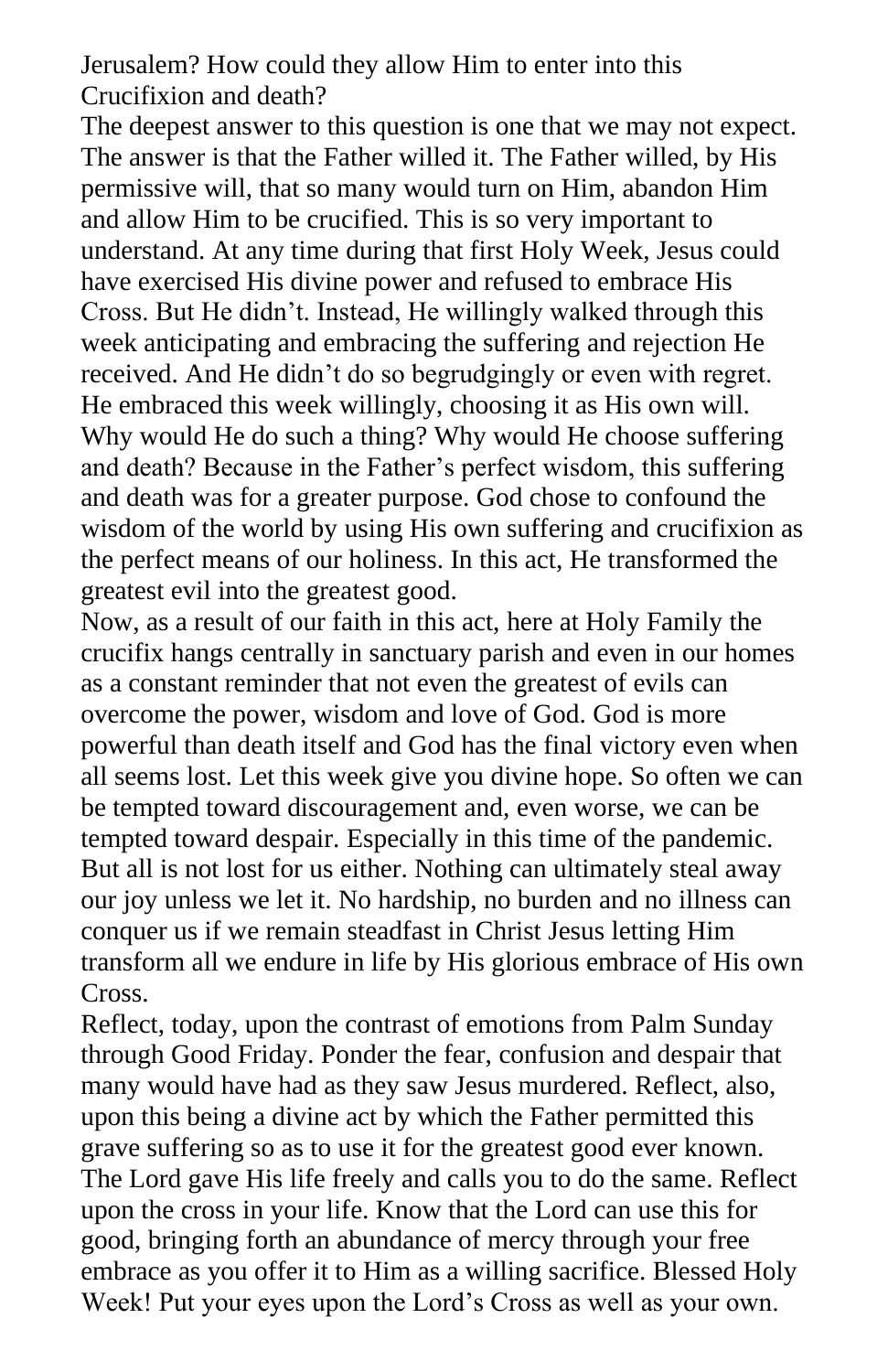## **NICENE CREED**

I believe in One God, the Father, the Almighty, Maker of heaven and earth, of all that is seen and unseen.

I believe in one Lord, Jesus Christ, the only Son of God, eternally begotten of the Father, God from God, Light from Light, true God from true God, begotten not made, of one being with the Father.

Through Him all things were made. For us and for our salvation He came down from heaven; by

the power of the Holy Spirit He was born of the Virgin Mary, AND BECAME MAN.

For our sake he was crucified under Pontius Pilate; He suffered death and was buried.

On the third day He rose again in fulfillment of the Scriptures; He ascended into heaven and is seated at the right hand of the Father. He will come again in glory to judge the living and the dead, and His kingdom will have no end.

I believe in the Holy Spirit, the Lord and giver of life who proceeds from the Father. With the Father and the Son, He is worshipped and glorified. He has spoken through the prophets.

I believe in one, holy, catholic and apostolic church. I acknowledge one baptism for the forgiveness of sins. I look for the resurrection of the dead and the life of the world to come. Amen.

# **GENERAL INTERCESSION**

**Celebrant: Our King has entered His city. Our palms and cries of homage fade away, as the words of the Gospel tell the story of His suffering and death. Let us bring our prayers to the Father through the Son He gave up for us, with love beyond comprehension.**

**L: Our response is "Lord hear our prayers"**

For the National Catholic Church following the Savior during Holy Week, let us pray to the Lord.

For our nation as we are experiencing the pandemic and to the health care and first responder's safety, let us pray to the Lord.

For those who are suffering mental, physical or spiritual anguish, let us pray to the Lord.

For the Spirit of penance, reflection, and gratitude during the special holy days, let us pray to the Lord.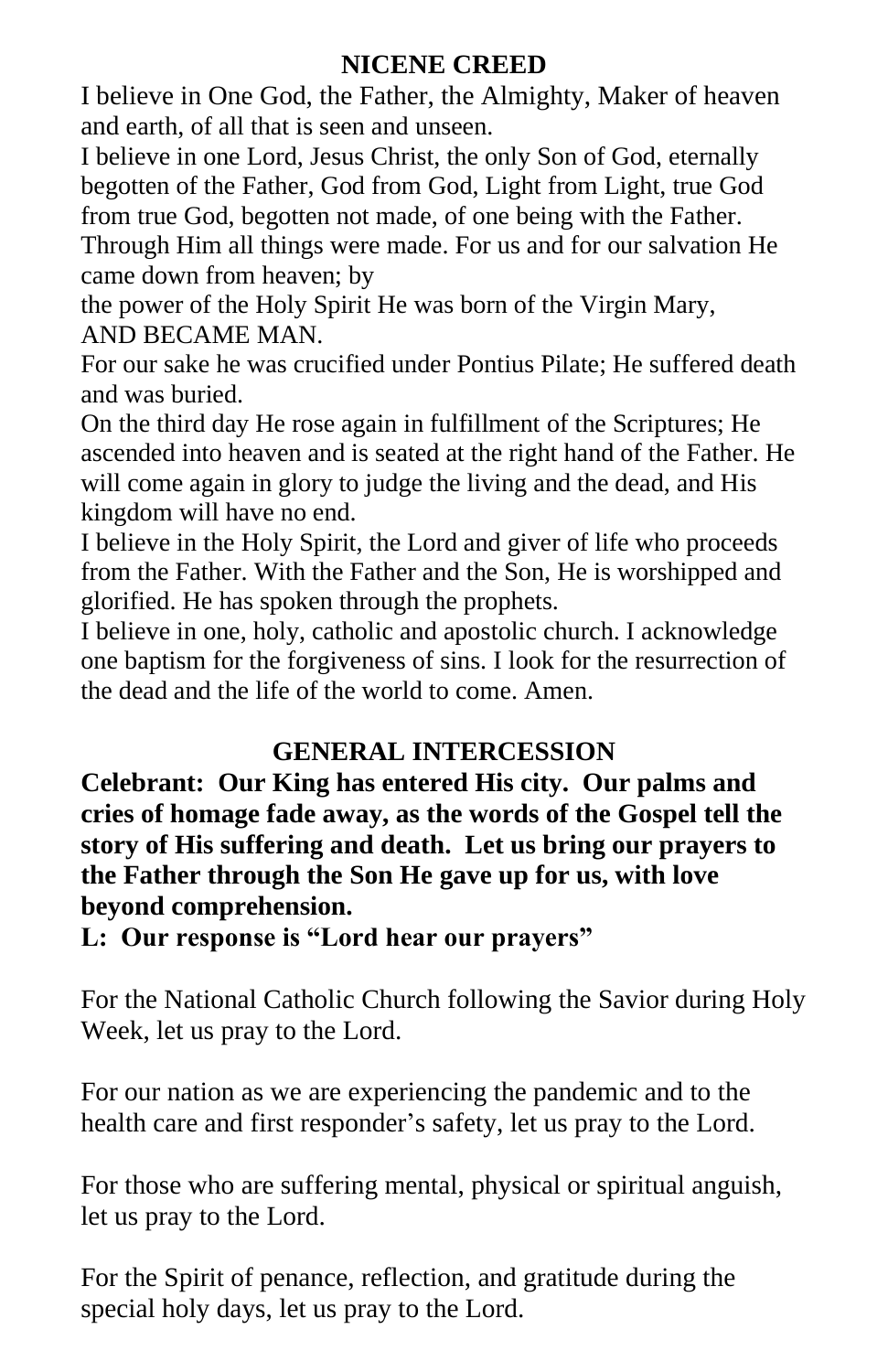For an increase in Sacred Vocation in our Church, let us pray to the Lord.

For our sick, and elderly who cannot worship with us because of their physical disabilities let us pray to the Lord.

For the gentle repose of all the faithful departed, let us pray to the Lord.

**Celebrant: Lord and Father, with serene courage Your Son went forth to die for us. Grant us a share in His strength as we bring these prayers before you. We ask this through Christ our Lord.**

### **OFFERTORY VERSE**

Insult has broken my heart, and I am weak; I looked for compassion, but there was none, for comforters, but found none. Instead they put gall in my food; for my thirst they gave me vinegar. Psalm 69:21-22

### **PRAYER OVER THE GIFTS**

Heavenly Father, may the suffering and death of Your Son, Jesus make us pleasing to You. Alone we can do nothing, but may this perfect sacrifice win us mercy and love. We ask this through the same Jesus Christ, Who lives and reigns with You and the Holy Spirit, one God, for ever and ever.

## **THE LORD'S PRAYER**

Our Father, Who art in heaven, hallowed be Thy Name; Thy kingdom come, Thy will be done on earth as it is in heaven. Give us this day our daily bread and forgive us our trespasses as we forgive those who trespass against us and lead us not into temptation but deliver us from evil. Amen.

## **ACT OF SPIRITUAL COMMUNION**

Most loving Jesus, I adore You in the Most Blessed Sacrament, in Which You are truly present. I love You above all things and I long for You in my soul. Since I cannot receive You sacramentally, I ask You to come spiritually into my heart and heal my soul. I embrace You and unite myself with You; may I never be separated from You. Inflame my heart with the fire of Your love, my Lord and Savior.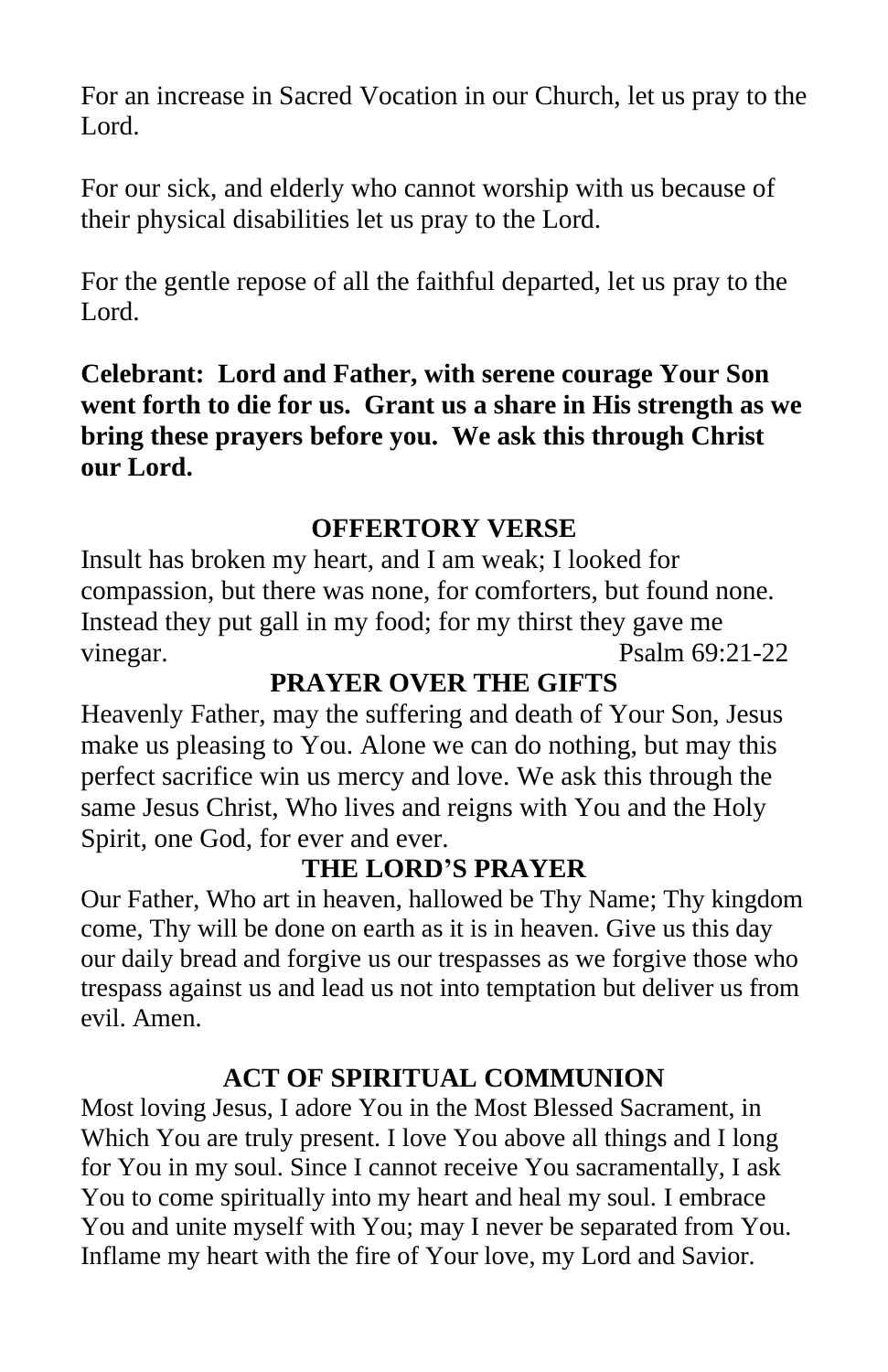## **COMMUNION VERSE**

Father, if this cup cannot pass away unless I drink it, Your will be done. Matthew 25: 42

**PRAYER AFTER SPIRITUAL COMMUNION** Let us pray. *[pause briefly]* All Loving Father, You have satisfied our hunger with this Sacred Banquet. The death of Your Son gives us hope and strengthens our faith. May His resurrection give us perseverance and lead us to salvation.

We ask this through the same Jesus Christ, Who lives and reigns with You and the Holy Spirit, one God, for ever and ever.

# **PRAYER IN TIME OF NATIONAL ANXIETY**

Let us pray. I come to You, Lord, in this time of uncertainty and confusion that has gripped our nation. I pray that our leaders and representatives in government are filled with Your peace, strength and courage. May your gifts of wisdom and understanding, fortitude and counsel be sought and utilized by them for the well-being of our country. By their belief and trust in You may they provide capable leadership, promote unity and peace, and be attentive to the concerns of our people. May Your Church provide support and comfort; and help strengthen our hope for peace through our Lord Jesus Christ. Amen.

# **THE ANGELUS –** *ASKING THE INTERCESSION OF OUR BLESSED MOTHER*

V. The Angel of the Lord declared unto Mary,

R. And she conceived of the Holy Spirit.

Hail Mary …

V. Behold the handmaid of the Lord.

R. Be it done unto me according to your word. Hail Mary…

V. And the Word was made Flesh.

R. And dwelt among us.

Hail Mary …

V. Pray for us, O holy Mother of God,

R. That we may be made worthy of the promises of Christ.

Let us pray. O Lord, we ask You, pour forth Your grace into our hearts; that we, to whom the incarnation of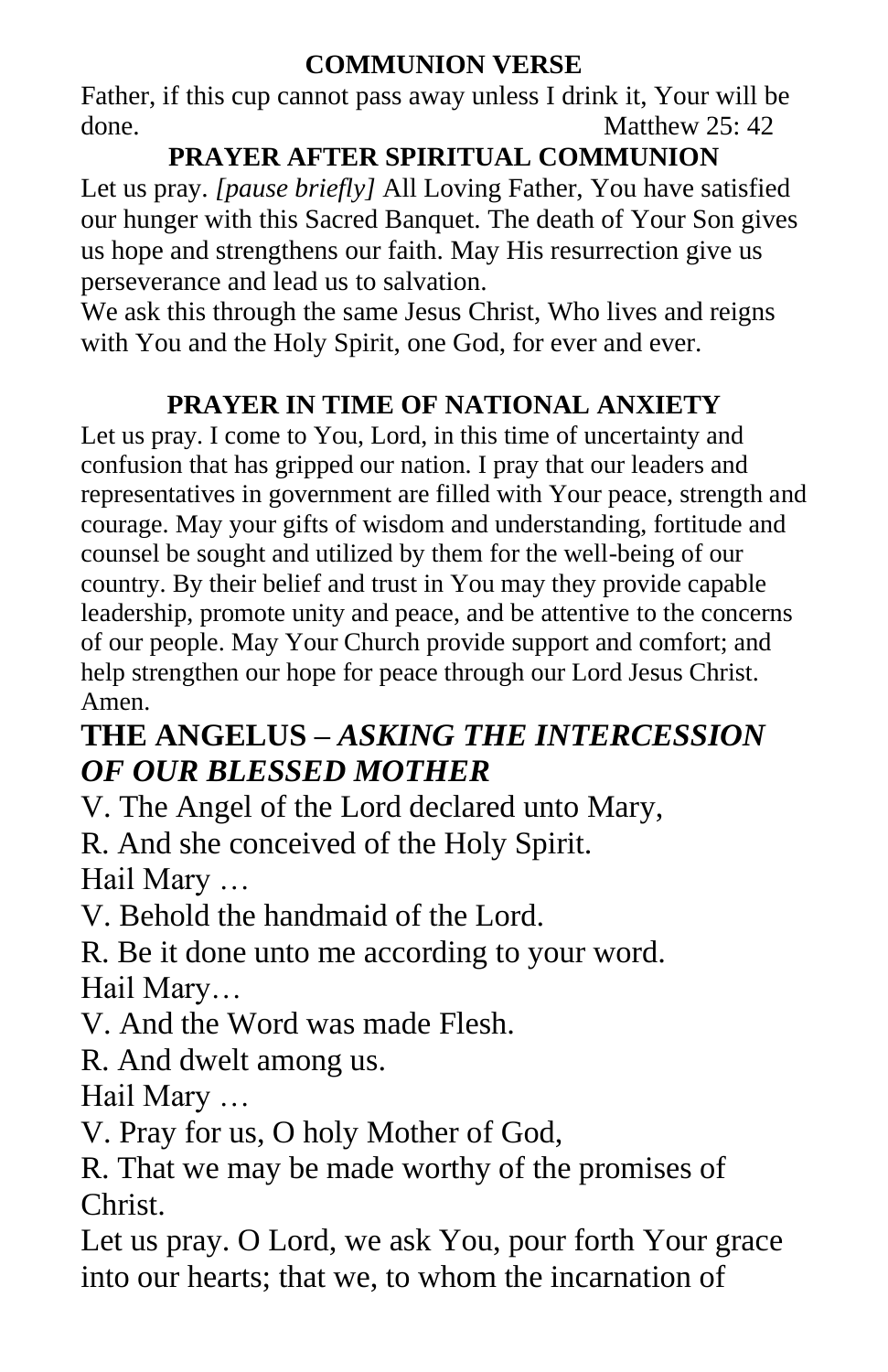Christ, Your Son, was made known by the message of an angel, may by His passion and cross be brought to the glory of His Resurrection. We ask this through the same Jesus Christ, our Lord. Amen.

In the name of the Father and of the Son of the Holy Spirit. Amen.

# **This Week**

## **Sunday, April 5, 2020 Palm Sunday**

Holy Mass 9:00 A.M. *There will be the blessings of palms during Holy Mass and the palms can be picked up in the vestibule after Mass for your convenience between 10 A.M. to 12:00 Noon*

# **Thursday, April 9, 2020 Holy Thursday**

Holy Mass 7:00 P.M.

*The Holy Mass of the Lord's Supper will be celebrated as usual with a few changes. The Reception of Oils will not be celebrated nor the Mandatum (Washing of Feet). The ciborium will be taken to the side altar of the repose and only one altar will be stripped (altar on which the Mass was celebrated).*

## **Friday, April 10, 2020 Good Friday**

Mass of the Pre-Sanctified 12 Noon *The Veneration of the Cross will be modified where it will not be placed in the center of the Church for veneration. The ciborium will be returned to the Altar of Repose. (The monstrance will not be publicly displayed nor will there be a symbolic grave. If you wish to be present for adoration, keep the recommended social distancing from each other. Private adoration will be from Noon till 3:00 P.M. Lenten devotional materials and bibles will be available. All materials will be disinfected for your safety. There will be no other services conducted during the day.*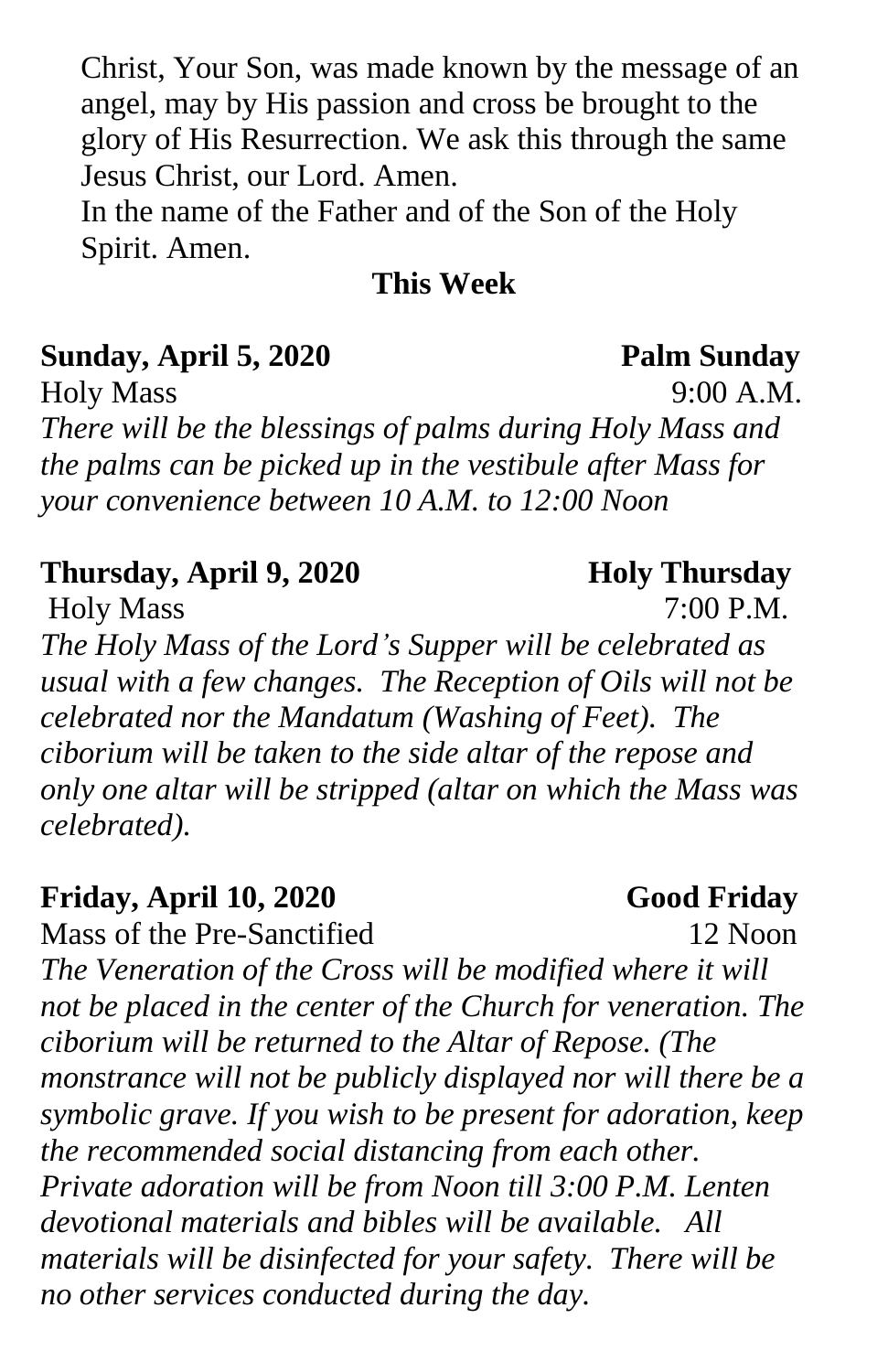# **Saturday, April 11, 2020 Holy Saturday**

Holy Saturday Liturgy 11:00 A.M. *The blessings will be abbreviated. There will be no blessing of the new fire outside the Church, but a simple taper will be lit, and the incense nails will be blessed in the vestibule. The New Light will be brought into the Church and the blessing of the Paschal Candle followed by the blessing of water. (Baptismal water will not be blessed). Keeping with social distancing recommendations, Easter baskets should be placed away from each other.*

# **Sunday, April 12, 2020 Easter Sunday**

Mass of the Resurrection 8:30 A.M.

*There will be no procession just the Easter Mass of the Resurrection will be celebrated. Easter baskets may be blessed after Mass.*

These are the recommendations from the Prime Bishop and the Bishops of the church. The Church doors will be open for all the celebrations, but it is recommended to stay home or keep a social distance if attending the liturgy.

*Always check our website [www.hfpncc.org](http://www.hfpncc.org/) or Holy Family National Catholic Church Facebook page for added information or changes.*

# **Homemade Chocolate Easter Eggs Are Still Available**



Eggs can be purchased in the vestibule on Palm Sunday between 10 A.M. to 12 Noon; Good Friday from 10:00 A.M. to Noon before the Mass of the Pre-Sanctified; Holy Saturday after the Blessings and Easter Sunday from 9:30

A.M. to 10:30 A.M in the vestibule. There are various varieties of ½ lb. Milk Chocolate & Dark Chocolate Easter Eggs for sale. Price is \$10.00.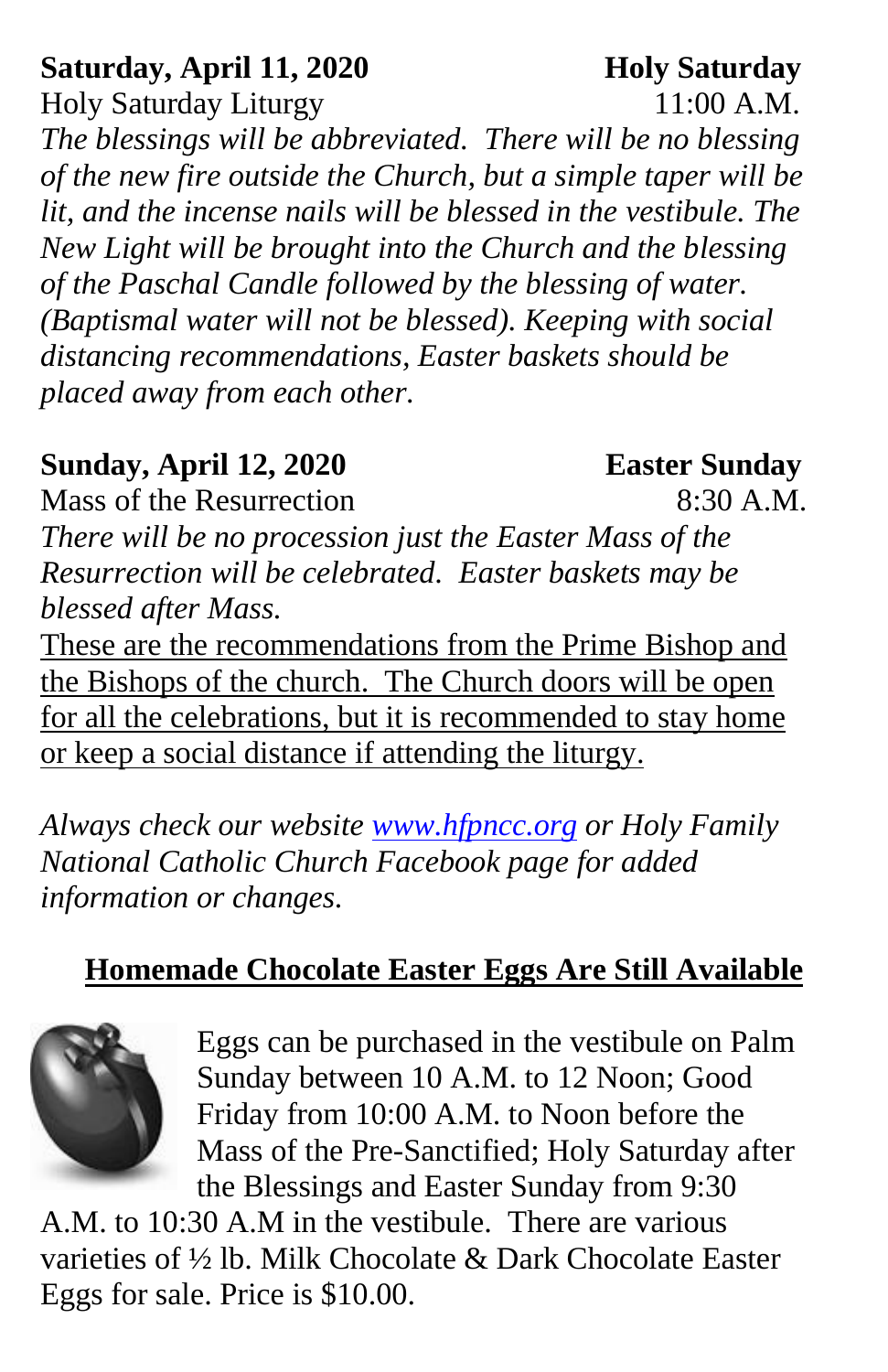# **Palm Sunday Word Search**

| Е | s | $\checkmark$ | C            | s | А | о | K       | s | E | <b>MOUNT</b>                       |
|---|---|--------------|--------------|---|---|---|---------|---|---|------------------------------------|
| с | G | Е            |              | Е | N | с | $\circ$ |   |   | <b>OLIVES</b>                      |
| L | N | ĸ            | o            | н | N | Е | $\circ$ | Е | И | <b>VILLAGE</b><br><b>DONKEY</b>    |
| o |   | N            | А            | с | A | с | н       | v | U | COLT                               |
| A | s | o            | s            | N | s | P | $\circ$ |   | о | <b>CLOAKS</b>                      |
| κ | s | D            | М            | A | o |   |         |   | м | <b>BRANCHES</b>                    |
| s | Е | o            | т            | R | н | A |         |   | P | <b>HOSANNA</b>                     |
| L | L | N            | P            | в | U | v | E       | А | o | SON                                |
| ı | в | κ            | o            | R | Е | т | V       | G | R | <b>BLESSINGS</b><br><b>TURMOIL</b> |
| V | A | Е            | $\checkmark$ | s | A | N | s       | E | P | <b>PROPHET</b>                     |

# **Parish Service Projects**

There are three ongoing community service projects going on this Lenten Season: **Witness Bags** filled with toiletries by the Youth; **Food Drive**: "Roll Away the Stone of Hunger" by PNU Branch 132 and **Clothing Drive** headed by Dave Kost to be distributed to the homeless. Choose the one that interests you as we reach out into our communities as we feed the hungry and clothe the naked.

# **Increasing our discipleship in response to the Covid 19 outbreak**

- 1. Increased time in prayer and fasting
- 2. Sending cards and letters to those nursing homes that cannot have visitors
- 3. Calling to checking in and pray with family members, friends and neighbors
- 4. Going shopping for our older brothers and sisters and those in need
- 5. Sewing Masks for First Responders
- 6. Increase almsgiving with donations of Blood, money and food to local food pantries. (see our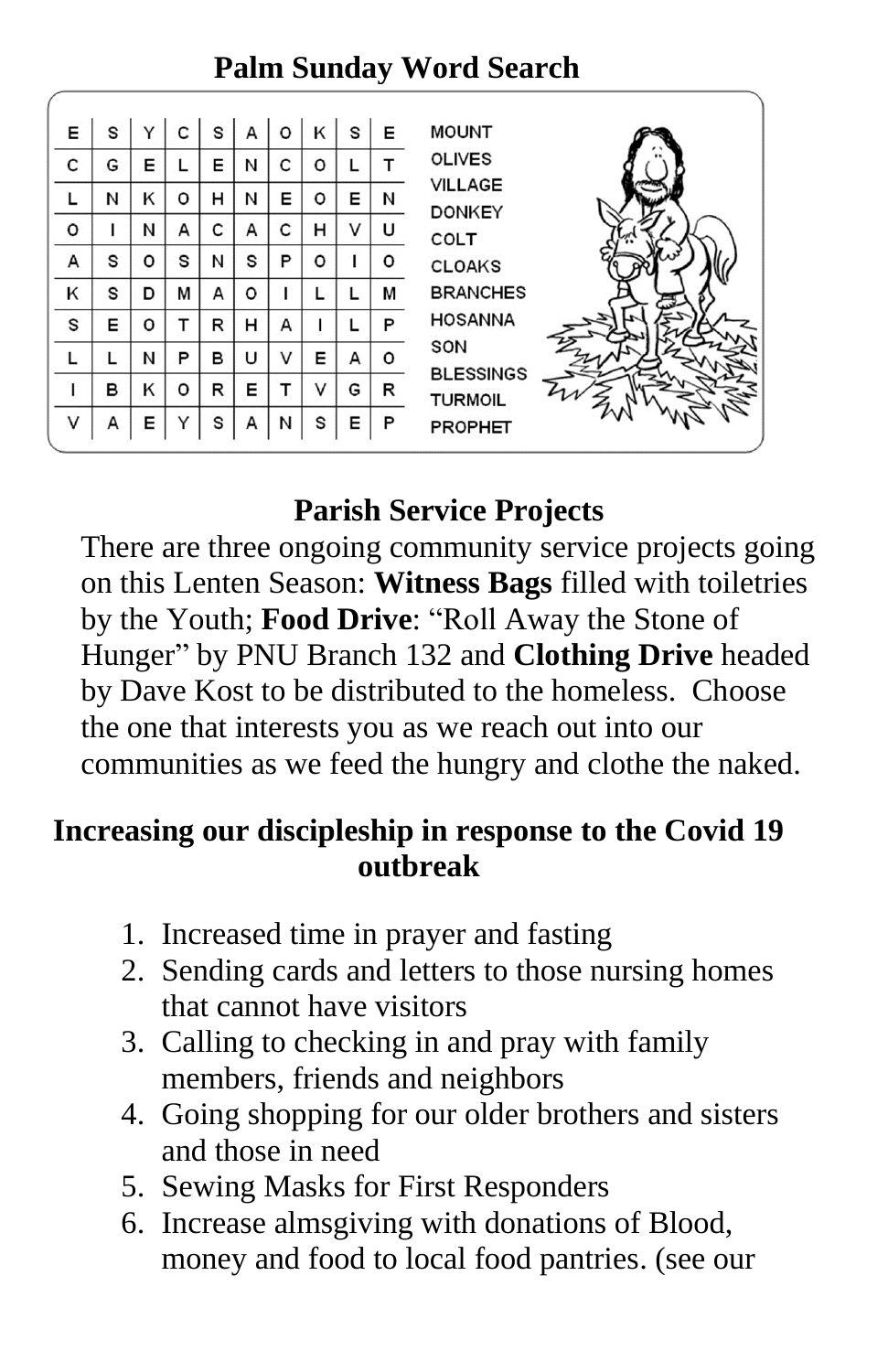Spojnia Branch 132 "Roll Away the Stone of Hunger")

- 7. Keeping Social Distancing to help stop the spread of this virus
- 8. Thinking of service and others before yourself following the example of Jesus washing the feet of others (Think Youth Witness Bags and Dave Kost's clothing drive)
- 9. Using online conferencing such as Zoom to have online worship and prayer with the faithful that allows their participation such as Stations of the Cross, Sorrowful Lamentations, Liturgy of the Hours and the Litany of the Passion.
- 10.Streaming various Holy Masses on Facebook and You Tube. PNCC Facebook where Prime Bishop Mikovsky will celebrate Mass or the Buffalo-Pittsburgh Diocese Website where Bishop Mack will be celebrating Mass.

# **Graduates**

Although we are at a quarantine lockdown, Holy Family still wants to honor the 2020 High School and College Graduates. Please send Fr.



Bruce your name and a list of awards and achievements.

The Official Publication of the Polish National Catholic Church, GOD'S FIELD - ROLA BOŻA, is published monthly for the U.S. @ \$48.00 a year subscription. Make checks out to God's Field and send to Polish National Catholic Church 1006 Pittston Avenue Scranton, PA 18505-4109. To access the current publication, go to [www.pncc.org](http://www.pncc.org/) and click on God's **Field**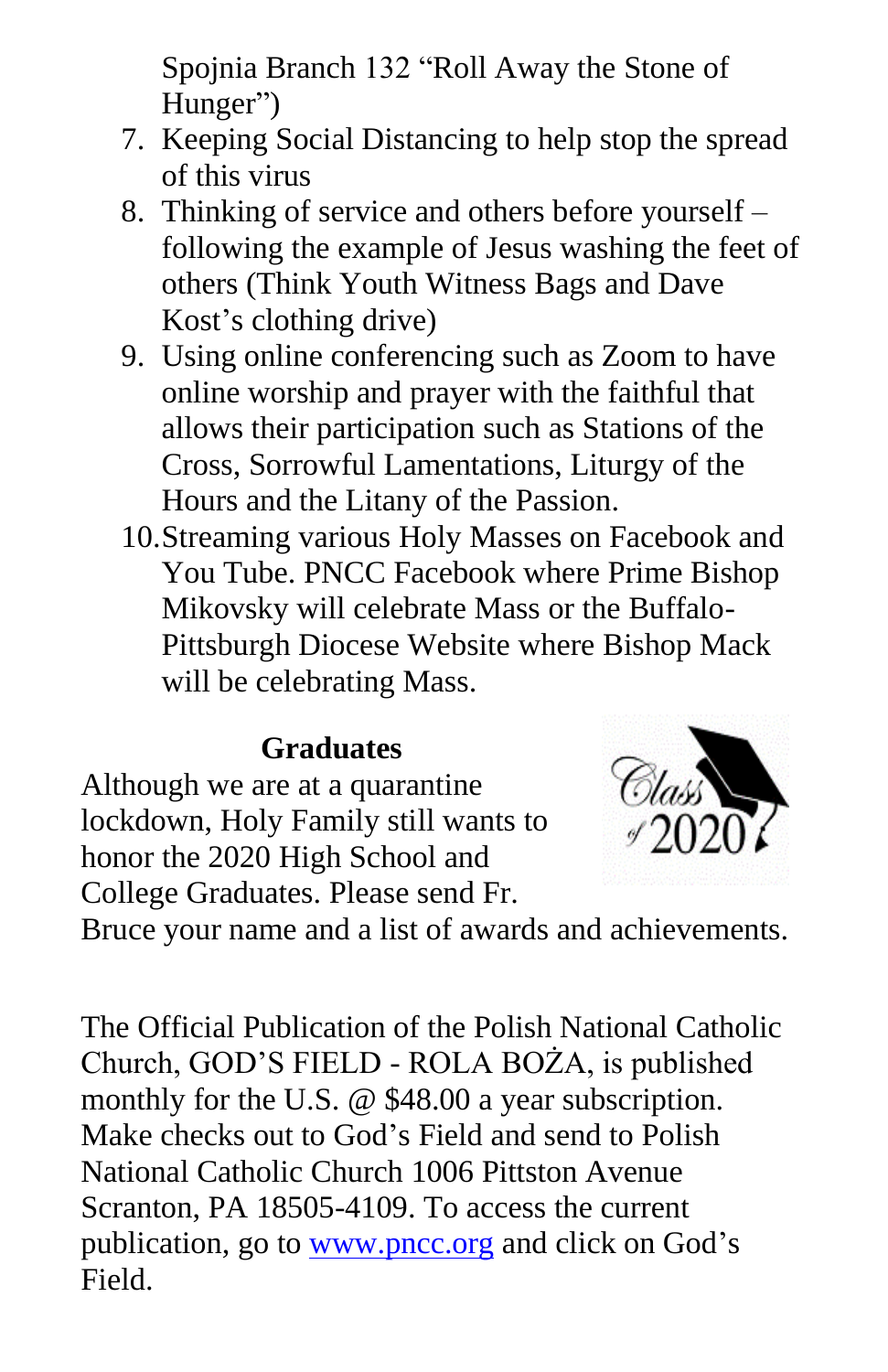# **Palm Sunday**

First Reading: Isaiah 50: 4-7 Responsorial: Psalm 22 Second Reading: Philippians 2: 6-11 Gospel: Matthew 26: 14-27: 66



**Key Verse:** "Hosanna to the Son of David! Blessed is he who comes in the name of the Lord! Hosanna in the highest heaven!" Matthew 21: 9

**Reading:** Our first reading, the prophet suffers in carrying out his mission. But he is sustained by the firm belief that God will not abandon him. Paul wrote to the Philippians that because Jesus took on himself our human condition and accepted death on a cross, the Father has raised Him up and made Him Lord of heaven and earth.

**Reflecting:** On Palm Sunday the long reading of the Passion dominates the celebration, and in a sense its meaning is obvious. Do not allow this, however, to detract from the other readings, which give the vital context necessary for understanding the Passion as more than just a long story. It is our story - the tale of how God achieved OUR salvation by the supreme sacrifice of Jesus Christ on the cross. St. Matthew shows the passion as fulfilling the prophecies of Scripture and portrays Jesus, because of His foreknowledge and free decision, as being incomplete control of the situation,

**Praying:** Father, grant through the death and resurrection of Your Son, we may be able to die to our sins and rise to newness of life. We ask this through Jesus Christ our Lord.

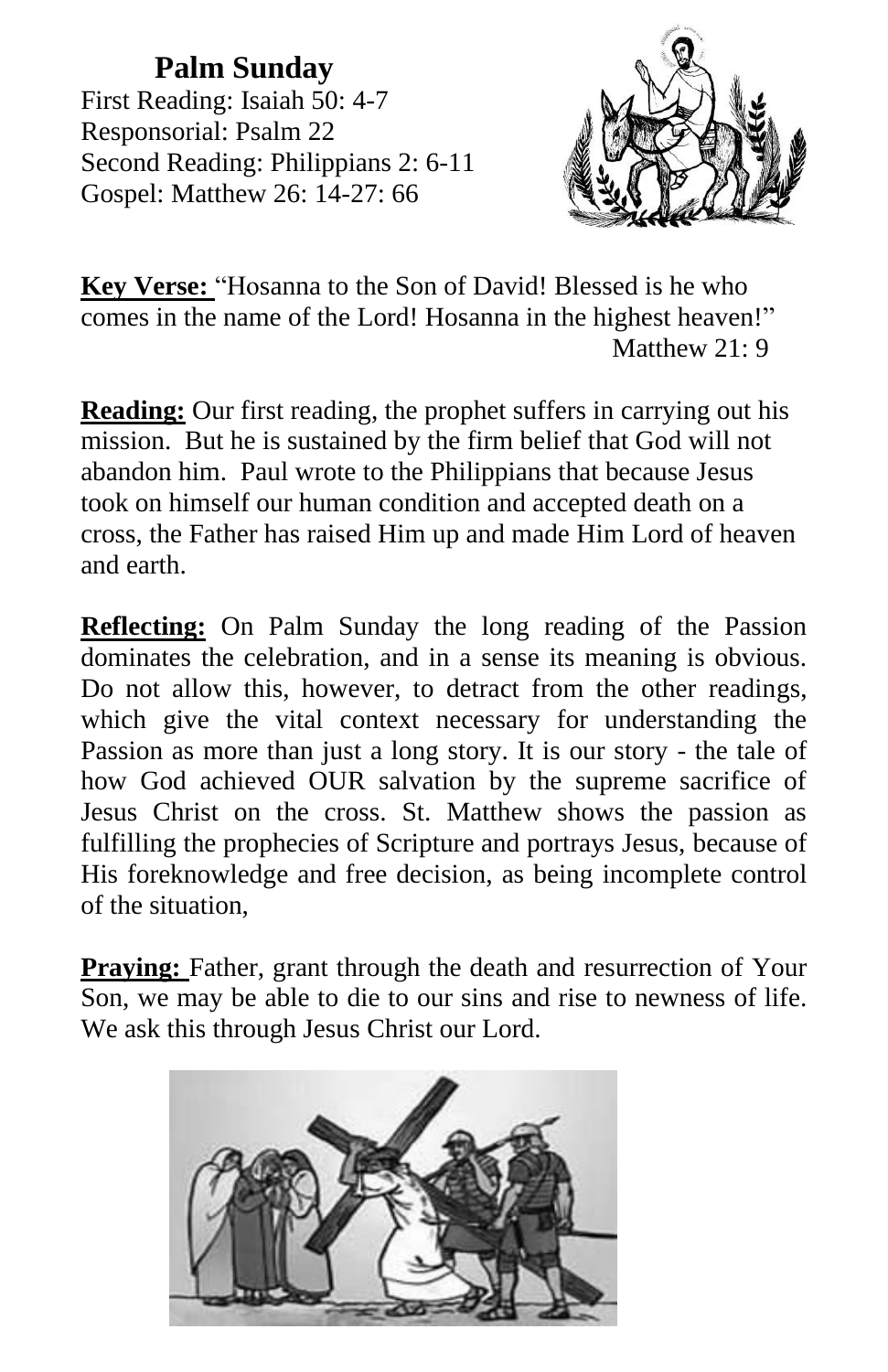## **Station of the Cross-Lenten Home Devotion**

**Opening Prayer:** God of power and mercy, in love you sent your Son that we might be cleansed of sin and live with you forever .Bless us as we gather to reflect on his suffering and death that we may learn from his example

the way we should go. We ask this through that same Christ, our Lord.

### **The First Station: Jesus is condemned to die.**

Jesus stands in the most human of places. He has already experienced profound solidarity with so many on this earth, by being beaten and tortured. Now he is wrongfully condemned to punishment by death. His commitment to entering our lives completely begins its final steps. He has said "yes" to God and placed his life in God's hands. We follow him in this final surrender, and contemplate with reverence each place along the way, as he is broken and given for us.

### **The Second Station: Jesus Carries His Cross.**

Jesus is made to carry the cross on which he will die. It represents the weight of all our crosses. What he must have felt as he first took it upon his shoulders! With each step he enters more deeply into our human experience. He walks in the path of human misery and suffering and experiences its crushing weight.

## **The Third Station: Jesus Falls the First Time.**

The weight is unbearable. Jesus falls under it. How could he enter our lives completely without surrendering to the crushing weight of the life of so many on this earth! He lays on the ground and knows the experience of weakness beneath unfair burdens. He feels the powerlessness of wondering if he will ever be able to continue. He is pulled up and made to continue.

## **The Fourth Station: Jesus Meets His Mother.**

Jesus' path takes him to a powerful source of his strength to continue. All his life, his mother had taught him the meaning of the words, "Behold, the handmaid of the Lord." Now they look into each other's eyes. How pierced-through her heart must be! How pained he must be to see her tears! Now, her grace-filled smile blesses his mission and stirs his heart to its depth. Love and trust in God bind them together.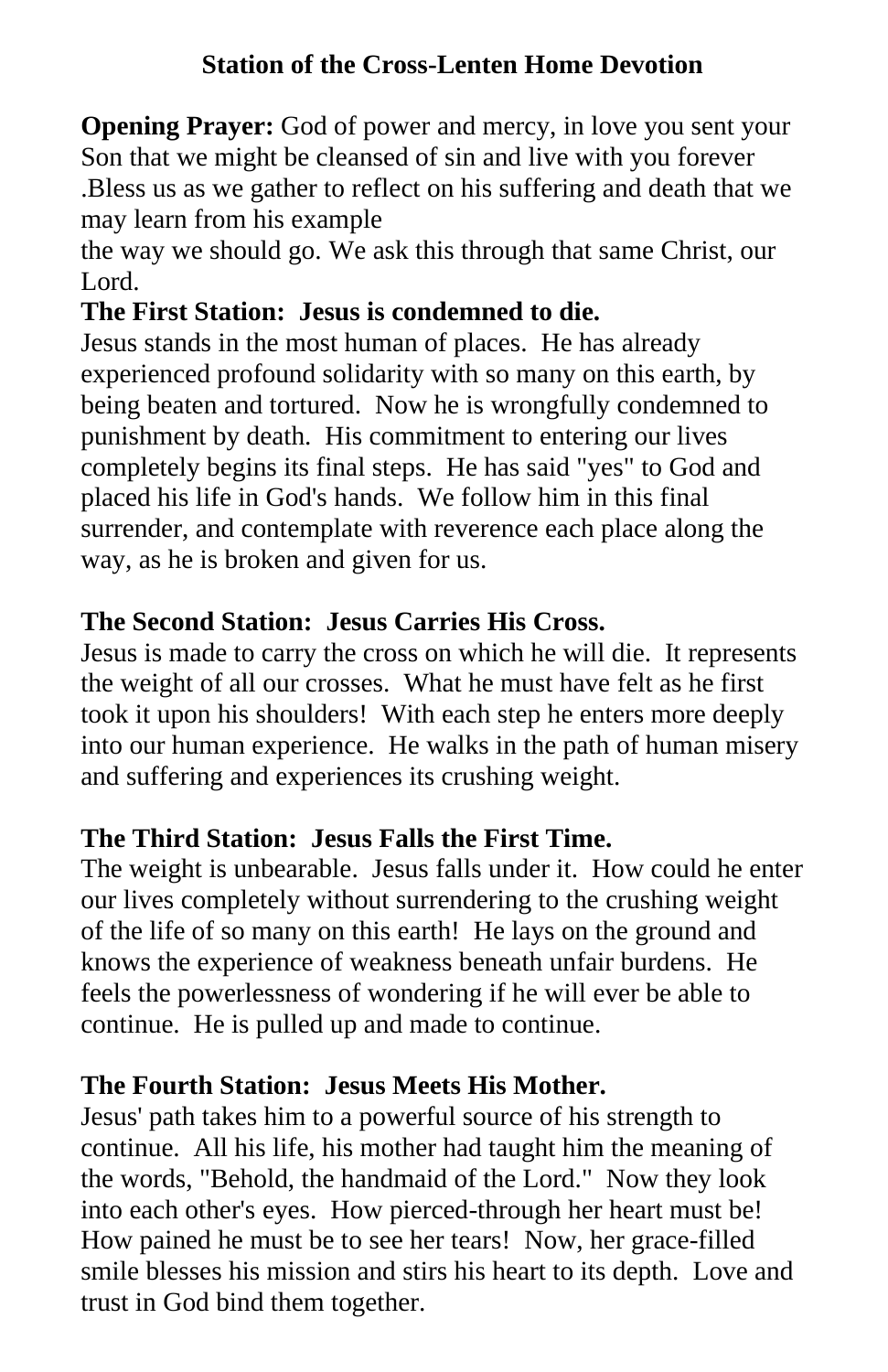## **The Fifth Station: Simon Helps Jesus Carry His Cross.**

Jesus even experiences our struggle to receive help. He is made to experience the poverty of not being able to carry his burden alone. He enters into the experience of all who must depend upon others to survive. He is deprived of the satisfaction of carrying this burden on his own.

### **The Sixth Station: Veronica Wipes the Face of Jesus.**

Jesus' journey is at times brutal. He has entered into the terrible experiences of rejection and injustice. He has been whipped and beaten. His face shows the signs of his solidarity with all who have ever suffered injustice and vile, abusive treatment. He encounters a compassionate, loving disciple who wipes the vulgar spit and mocking blood from his face. On her veil, she discovers the image of his face - his gift to her. And, for us to contemplate forever.

### **The Seventh Station: Jesus Falls the Second Time.**

Even with help, Jesus stumbles and falls to the ground. In deep exhaustion he stares at the earth beneath him. "Remember, you are dust and to dust you will return." He has seen death before. Now he can feel the profound weakness of disability and disease and aging itself, there on his knees, under the weight of his cross.

## **The Eighth Station: Jesus Meets the Women of Jerusalem**.

The women of Jerusalem, and their children, come out to comfort and thank him. They had seen his compassion and welcomed his words of healing and freedom. He had broken all kinds of social and religious conventions to connect with them. Now they are here to support him. He feels their grief. He suffers, knowing he can't remain to help them more in this life. He knows the mystery of facing the separation of death.

### **The Ninth Station: Jesus Falls the Third Time.**

This last fall is devastating. Jesus can barely proceed to the end. Summoning all this remaining strength, supported by his inner trust in God, Jesus collapses under the weight of the cross. His executioners look at him as a broken man, pathetic yet paying a price he deserves. They help him up so he can make it up the hill of crucifixion.